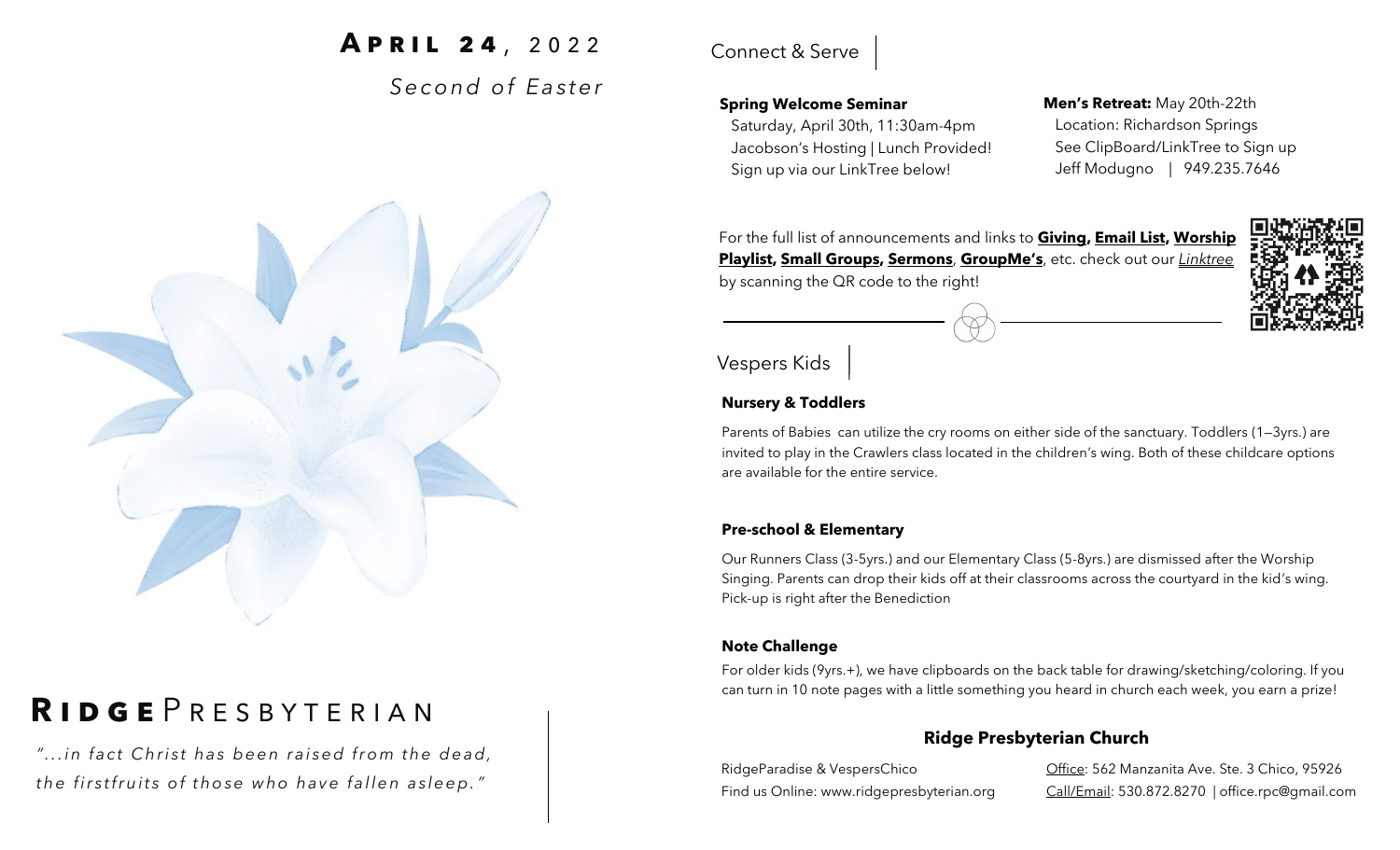**Ridge Presbyterian** is a church of people gathered around one thing—Jesus Christ, and his gospel of unlimited grace. As a church, we come from lots of different places: lost, found, burned, cynical, broken, hurting, or some combination of all of these. But what unites us and keeps us coming back together week after week is the reality of a Savior who has given unimaginable hope to any who admit their need and sprawl out before Him. This Jesus is really all we have to offer at RPC. We are convinced that not only is He enough, but that HE alone is true wisdom, life, and fullness of joy.

**If you are new** or newish here, we are so glad that you have joined us! We would love to know more about you, as well as give you the chance to learn a bit more about us. Use the QR code to the right to access our welcome card and let us know you were here.



#### **Call to Worship** - Luke 24.44-48 & Revelation 5.12

Then he said to them, "These are my words that I spoke to you while I was still with you, that everything written about me in the Law of Moses and the Prophets and the Psalms must be fulfilled." Then he opened their minds to understand the Scriptures, and said to them, "Thus it is written, that the Christ should suffer and on the third day rise from the dead, and that repentance for the forgiveness of sins should be proclaimed in his name to all nations, beginning from Jerusalem. You are witnesses of these things…"

*All:* **"Worthy is the Lamb who was slain, to receive power and wealth and wisdom and might and honor and glory and blessing!"** *(Rev.5.12) —Opening Prayer—*

#### **Songs of Worship and Praise**

Please feel free to worship in the way that the Lord is leading. Whether standing or sitting, hands raised or kneeling before the Lord. There is no required posture.

#### **Tithes & Offerings**

Our ushers will pass collection baskets during the final song. If writing a check, please make payable to "Ridge Presbyterian Church" since VespersChico and RidgeParadise are both sites of Ridge Presbyterian. Thank you for your generosity!

## **Dismissal & Blessing of Children**

Our children are a blessing from the LORD! Return clipboards, visit the bathroom, and check kids in to the appropriate room for children's church! (See back panel!)

## **Greetings & Fellowship**

Welcome to all newcomers and visiting guests today. We are glad you are here! We'd love to connect with you through the welcome card linked to the QR code. *God calls His people into worship, not the other way around. His Word is the only thing that can truly draw our hearts into worship in Spirit and Truth. And so, we begin here.* 

п

erto

√

*The Bible tells us to let the Word of Christ dwell within us richly by "singing psalms, hymns, and spiritual songs." Thus, an essential element of public worship is to sing of what God has done, and about our delight in Him.* 

*Tithes and Offerings are part of our worship and response to the gospel. When we grasp that "He who was rich, for our sake became poor" it stirs us to reflect that generosity in our giving.*

*Discipling our children happens on Sundays at church and all throughout the week at home. We pray a blessing on our kiddoes as we send them off to children's ministry.* 

*Since we have peace with God through the work of Jesus, we gladly extend peace to one another and welcome each other as brothers and sisters in Christ.* 

**Missions Moment** - Ukraine: The Voice of Ukraine (MTW) *+Visit: https://voice-of-ukraine.com. Also, see our LinkTree for more. +WestCoast Missions Conference: Witness! - https://mtw.org/witness*

"You have kept count of my tossings; put my tears in your bottle. Are they not in your book? Then my enemies will turn back in the day when I call. This I know, that God is for me. In God, whose word I praise, in the Lord, whose word I praise, in God I trust; I shall not be afraid. What can man do to me?" *-Psalm 56.8-11*

#### **Confession of Faith** - Nicene Creed [A.D. 381]

We believe in one God, the Father almighty, maker of heaven and earth, of all things visible and invisible. And in one Lord Jesus Christ, the only Son of God, begotten from the Father before all ages, God from God, Light from Light, true God from true God, begotten, not made; of the same essence as the Father. Through Him all things were made. For us and for our salvation He came down from heaven; He became incarnate by the Holy Spirit and the virgin Mary, and was made human. He was crucified for us under Pontius Pilate; He suffered and was buried. The third day He rose again, according to the Scriptures. He ascended to heaven and is seated at the right hand of the Father. He will come again with glory to judge the living and the dead. His kingdom will never end. And we believe in the Holy Spirit, the Lord, the giver of life. He proceeds from the Father and the Son, and with the Father and the Son is worshiped and glorified. He spoke through the prophets. We believe in one holy, catholic,\* and apostolic church. We affirm one baptism for the forgiveness of sins. We look forward to the resurrection of the dead, and to life in the world to come. Amen. *\*The Church in all times and places*

#### **Preaching of God's Word** - Romans 7.7-12

"Know Thyself" Pastor Josh Lee

<sup>7</sup>What then shall we say? That the law is sin? By no means! Yet if it had not been for the law, I would not have known sin. For I would not have known what it is to covet if the law had not said, "You shall not covet." <sup>8</sup> But sin, seizing an opportunity through the commandment, produced in me all kinds of covetousness. For apart from the law, sin lies dead. <sup>9</sup>I was once alive apart from the law, but when the commandment came, sin came alive and I died. <sup>10</sup> The very commandment that promised life proved to be death to me. <sup>11</sup> For sin, seizing an opportunity through the commandment, deceived me and through it killed me. <sup>12</sup> So the law is holy, and the commandment is holy and righteous and good.

#### **Benediction**—Numbers 6.24-26

*—Continue Liturgy on Back Panel—* "The Lord bless you and keep you; the Lord make his face to shine upon you and be gracious to you; the Lord lift up his countenance upon you and give you peace." *Prayer isn't just a private interaction with God, it is also a part of public worship. God calls His people to speak to Him as one unified body. "My" prayers become "Our" prayers as we cry out to Him together.* 

*Creeds give us a chance to proclaim what we believe while also acknowledging that we are part of something bigger than this local church. We join our voice to Christians around the globe and throughout history who have confessed these same creeds.*

*Because God has spoken to us through His Word we strive to proclaim what it says and teach what it means. It is through this Ministry of the Word that the Church receives training, correction, encouragement, and deeper experience of the gospel of Jesus.*

*God gets the final word in the worship service. And with it He chooses to bless His people. That is what the word benediction means: "blessing." Go in the peace of His blessing!*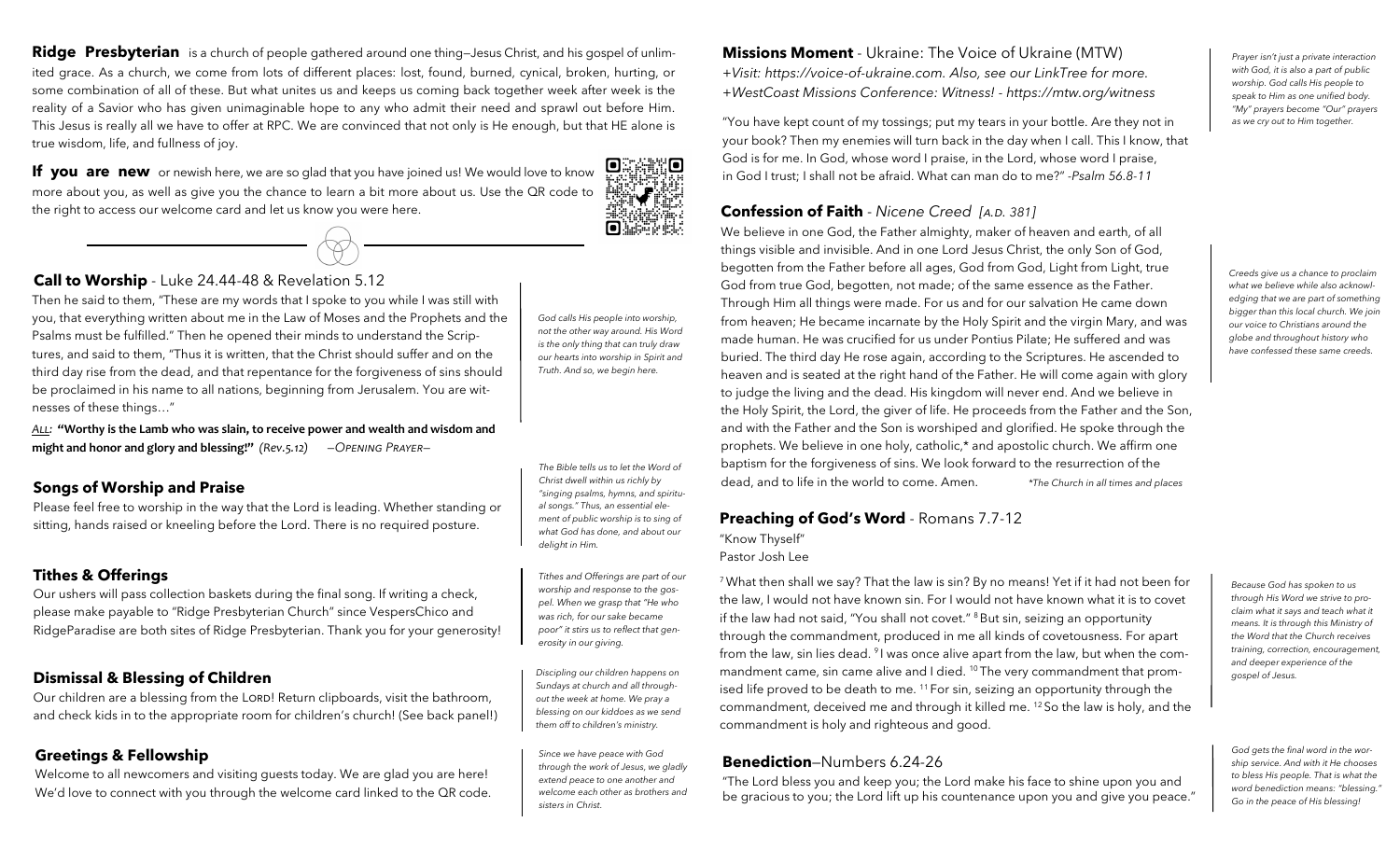# Blessed Assurance (All My Attempts To Be Satisfied)

All my attempts to be satisfied Were vain and empty Until the moment You rescued me And Your love filled me

My soul sings now my soul sings

What blessed assurance I've found in You I've found in You I won't be shaken I will not be moved How steadfast Your strong hand Is keeping me is keeping me I won't be shaken I will not be moved (O blessed assurance)

No other love that I've ever known Compares to You God No other love that I've ever found Has done what You've done

Ever my anchor ever my strength Ever my portion and all I need Ever my healing ever my hope Ever the truth that leads me home That leads me home

CCLI Song # 7073328 Jaywan Maxwell | Michael Farren | Nathan Singh | Rhyan Shirley 2016 CityAlight Music (Admin. by Integrity Music)

# Nothing Is Holding Me Back

Thank You for the cross that You have carried Thank You for Your blood that was shed You took the weight of sin upon Your shoulders Sacrificed Your life so I could live

Now nothing is holding me back from You Redeemer of my soul Now nothing can hold me back from You Your love will never let me go

Thank You for Your death and resurrection Thank You for the power of Your blood I am overwhelmed by Your affection The kindness and the greatness of Your love The kindness and the greatness of Your love

Jesus You make all things new

Thank You that we're living in Your Kingdom Jesus You're the King upon the throne Thank You for the way You always love me Now I get to love You in return Now I get to love You in return

CCLI Song # 6096027 Bryan Torwalt | Katie Torwalt 2011 Capitol CMG Genesis (Admin. by Capitol CMG Publishing)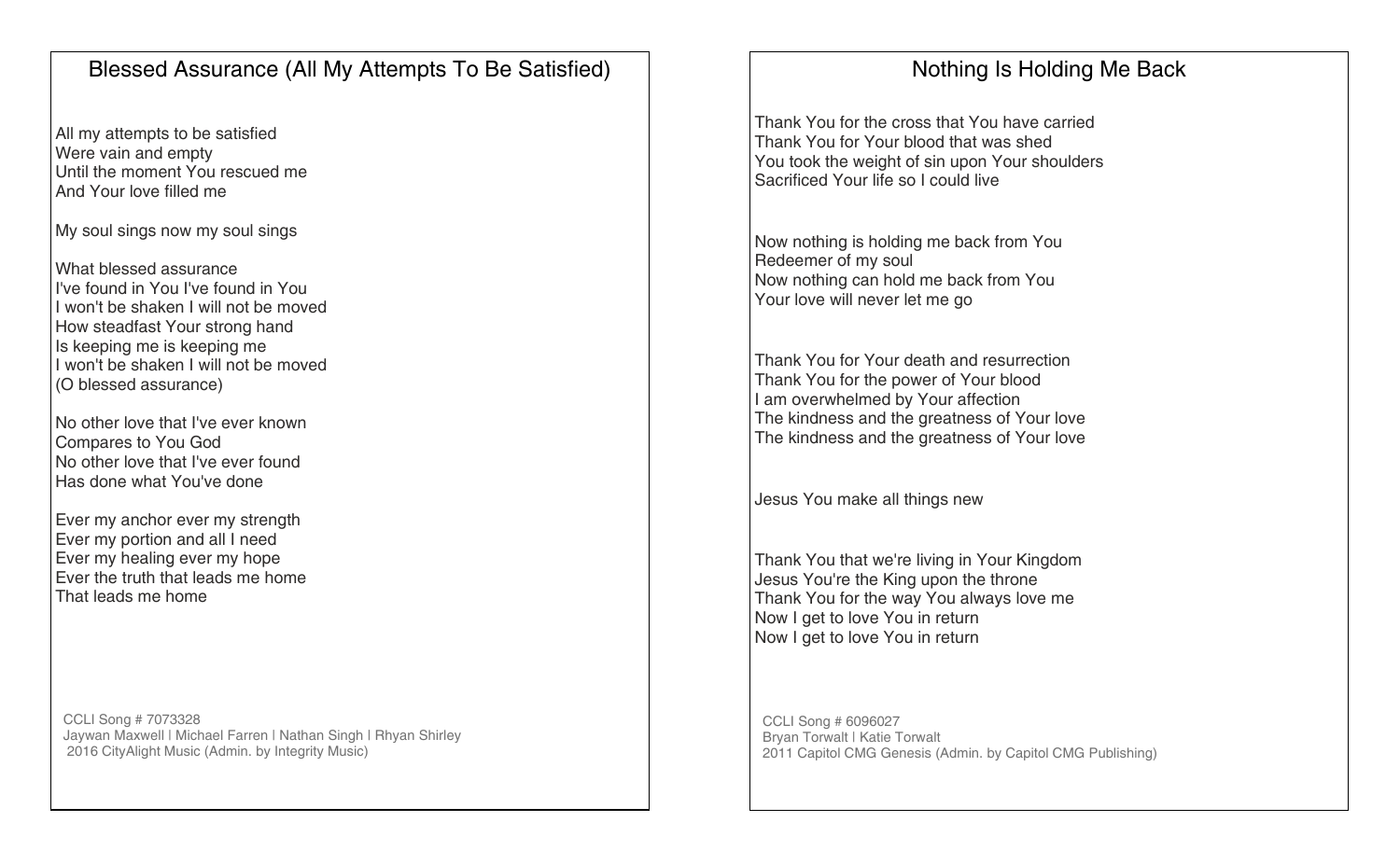# He Will Hold Me Fast

When I fear my faith will fail Christ will hold me fast When the tempter would prevail He will hold me fast I could never keep my hold Through life's fearful path For my love is often cold He must hold me fast

He will hold me fast He will hold me fast For my Savior loves me so He will hold me fast

Those He saves are His delight Christ will hold me fast Precious in His holy sight He will hold me fast He'll not let my soul be lost His Promises shall last Bought by Him at such a cost He will hold me fast

For my life He bled and died Christ will hold me fast Justice has been satisfied He will hold me fast Raised with Him to endless life He will hold me fast Till our faith is turned to sight When He comes at last

CCLI Song # 7016161 Ada Ruth Habershon | Matthew Merker 2013 Getty Music Publishing (Admin. by Music Services, Inc.)

## Turn Your Eyes

Turn your eyes upon Jesus Look full in His wonderful face And the things of earth will grow strangely dim In the light of His glory and grace

Turn your eyes to the hillside Where justice and mercy embrace There the Son of God gave His life for us And our measureless debt was erased

Jesus to You we lift our eyes Jesus our glory and our prize We adore You behold You our Savior ever true Oh Jesus we turn our eyes to You

Turn your eyes to the morning And see Christ the lion awake What a glorious dawn fear of death is gone For we carry His life in our veins

Turn your eyes to the heavens Our King will return for His own Every knee will bow every tongue will shout All glory to Jesus alone

CCLI Song # 7120053 George Romanacce | Helen H. Lemmel | Kevin Winebarger | Nathan Stiff | Nic Trout 2019 Sovereign Grace Praise (Admin. by Integrity Music)